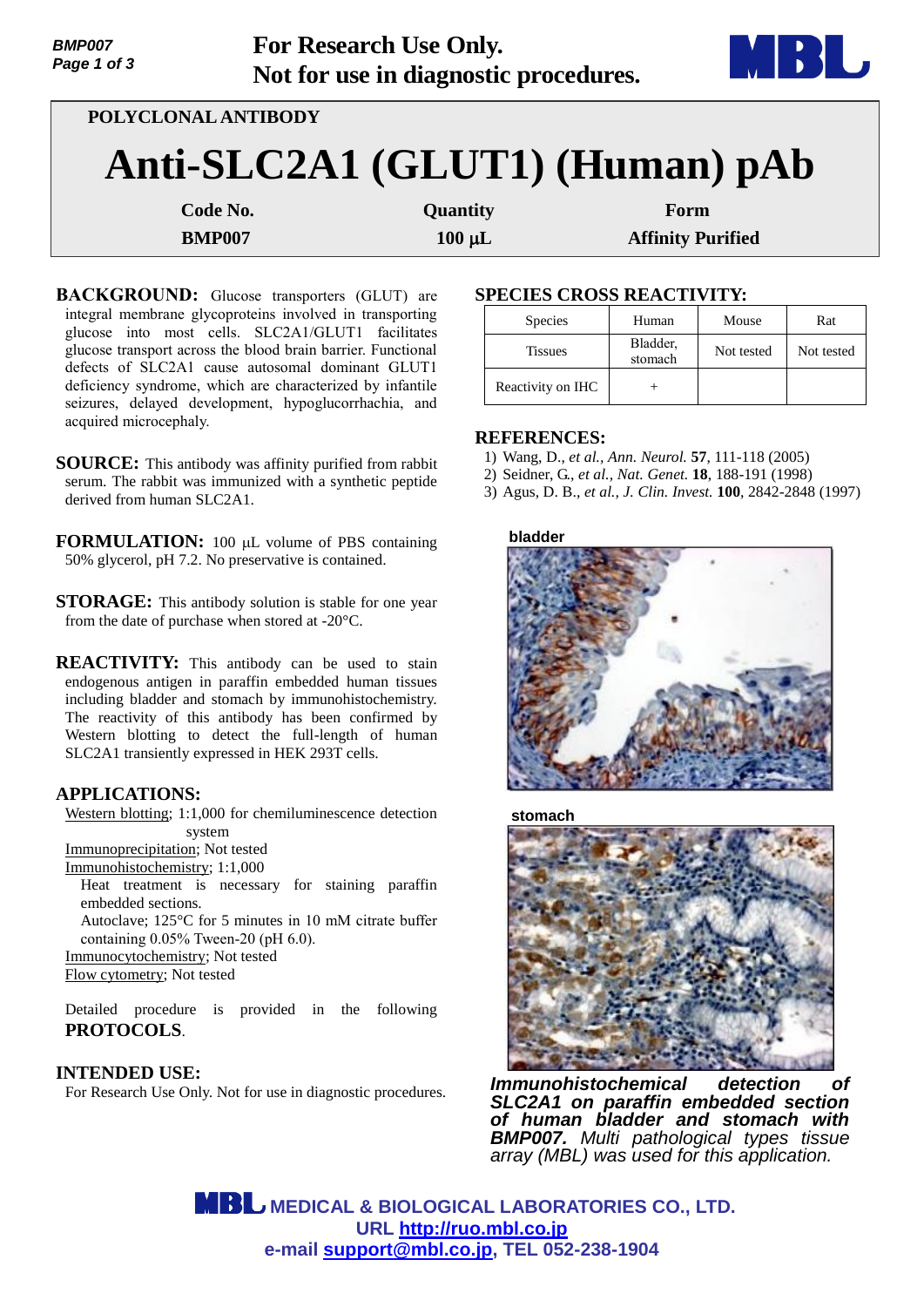### **PROTOCOLS:**

#### **Immunohistochemical staining for paraffin-embedded sections**

- 1) Deparaffinize the sections with Xylene 3 times for 3-5 minutes each.
- 2) Wash the slides with Ethanol 3 times for 3-5 minutes each.
- 3) Wash the slides 3 times in PBS for 3-5 minutes each.
- 4) Heat treatment
	- Heat treatment by Autoclave:

Heat the slides immersed in retrieval solution [10 mM citrate buffer containing 0.05% Tween-20 (pH 6.0)] at 125°C for 5 minutes in pressure boiler. After boiling, the slides should remain in the pressure boiler until the temperature is cooled down to 80°C. Let the immersed slides further cool down at room temperature for 40 minutes.

- 5) Remove the slides from the retrieval solution and cover each section with  $3\%$  H<sub>2</sub>O<sub>2</sub> for 10 minutes at room temperature to block endogenous peroxidase activity. Wash 3 times in PBS for 5 minutes each.
- 6) Remove the slides from PBS, wipe gently around each section and cover tissues with 5% FCS in PBS for 30 minutes at room temperature to block non-specific staining. Do not wash.
- 7) Tip off the blocking buffer, wipe gently around each section and cover tissues with primary antibody diluted with PBS containing 5% FCS as suggested in the **APPLICATIONS**.
- 8) Incubate the sections for 2 hours at room temperature.
- 9) Wash the slides 3 times in PBS for 5 minutes each.
- 10) Wipe gently around each section and cover tissues with ENVISION/HRP polymer reagent (DAKO; code no. K1491). Incubate for 15 minutes at room temperature. Wash as in step 9).
- 11) Visualize by reacting for 5 minutes with DAB substrate solution (DAKO; code no. K3465). \*DAB is a suspect carcinogen and must be handled with care. Always wear gloves.
- 12) Wash the slides in water for 5 minutes.
- 13) Counter stain in hematoxylin for 1 minute, wash the slides 3 times in water for 5 minutes each, and then immerse the slides in PBS for 5 minutes. Dehydrate by immersing in Ethanol 3 times for 3 minutes each, followed by immersing in Xylene 3 times for 3 minutes each.
- 14) Now ready for mounting.

(Positive controls for Immunohistochemistry; Human bladder and stomach)



*Western blot analysis of SLC2A1 expression in Myc-tagged transfected 293T (1, 3) and parental cell (2) using anti-Myc-tag antibody (1, MBL; code no. M047-3) or BMP007 (2, 3).* 

#### **SDS-PAGE & Western Blotting**

- 1) Wash cells (approximately  $2 \times 10^6$  cells) 3 times with PBS and resuspend them in 100  $\mu$ L of cold Lysis buffer [10] mM Tris-HCl (pH 7.5), 150 mM NaCl, 1% Triton X-100, 1% Sodium deoxycholate, 0.1% SDS] containing protease inhibitors at appropriate concentrations. Incubate it at 4°C with rotating for 30 minutes, then sonicate briefly (up to 10 seconds).
- 2) Centrifuge the tube at 12,000 x g for 10 minutes at 4°C and transfer the supernatant to another fresh tube.
- 3) Mix the sample with equal volume of Laemmli's sample buffer.
- 4) Boil the samples for 3 minutes and centrifuge at 10,000 x g for 5 minutes. Transfer the supernatant into a new tube. Load 10  $\mu$ L of the sample per lane on a 1-mm-thick SDS-polyacrylamide gel and carry out electrophoresis.
- 5) Blot the protein to a polyvinylidene difluoride (PVDF) membrane at 1 mA/cm<sup>2</sup> for 1 hour in a semi-dry transfer system (Transfer Buffer: 25 mM Tris, 190 mM glycine, 20% MeOH). See the manufacturer's manual for precise transfer procedure.
- 6) To reduce nonspecific binding, soak the membrane in 5% skimmed milk (in PBS, pH 7.2) for 2 hours at room temperature, or overnight at 4°C.
- 7) Incubate the membrane for 2 hours at room temperature with primary antibody diluted with PBS (pH 7.2) containing 2% skimmed milk as suggested in the **APPLICATIONS**. (The concentration of antibody will depend on the conditions.)
- 8) Wash the membrane with PBS-T [0.05% Tween-20 in PBS] (5 minutes x 3 times).
- 9) Incubate the membrane with 1:2,000 of Anti-IgG (Rabbit) pAb-HRP (MBL; code no. 458) diluted with 2% skimmed milk (in PBS, pH 7.2) for 1 hour at room temperature.
- 10) Wash the membrane with PBS-T (10 minutes x 3 times).